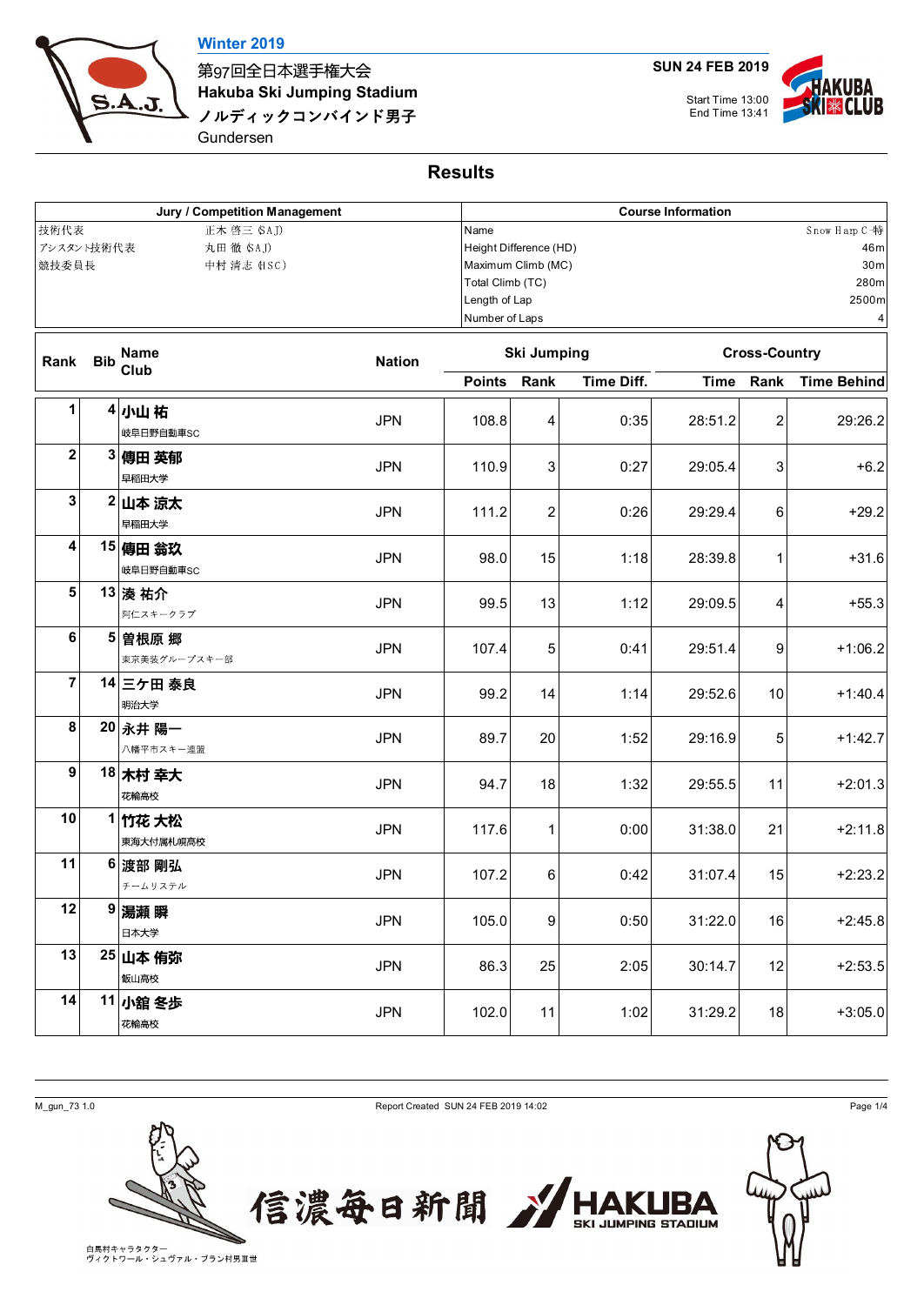

第97回全日本選手権大会 **Hakuba Ski Jumping Stadium** ノルディックコンバインド男子 Gundersen

**SUN 24 FEB 2019**

UBA Start Time 13:00 **CLUB** End Time 13:41

## **Results**

| Rank Bib     |  | <b>Name</b><br><b>Club</b> | <b>Nation</b> |               | <b>Ski Jumping</b> |            | <b>Cross-Country</b> |      |                    |  |
|--------------|--|----------------------------|---------------|---------------|--------------------|------------|----------------------|------|--------------------|--|
|              |  |                            |               | <b>Points</b> | Rank               | Time Diff. | <b>Time</b>          | Rank | <b>Time Behind</b> |  |
| 15           |  | 33 畔上祥吾<br>飯山高校            | <b>JPN</b>    | 74.5          | 33                 | 2:52       | 29:50.6              | 8    | $+3:16.4$          |  |
| 16           |  | 17 西方 優人<br>飯山高校           | <b>JPN</b>    | 95.1          | 17                 | 1:30       | 31:23.2              | 17   | $+3:27.0$          |  |
| 17           |  | 7 谷地 宙<br>盛岡中央高校           | <b>JPN</b>    | 106.6         | 7                  | 0:44       | 32:25.0              | 29   | $+3:42.8$          |  |
| 18           |  | 26 柴草 陽祐<br>盛岡工業高校 (職)     | <b>JPN</b>    | 80.2          | 26                 | 2:30       | 30:50.4              | 13   | $+3:54.2$          |  |
| 19           |  | 49 上村 亮介<br>さくら不動産         | <b>JPN</b>    | 56.0          | 49                 | 4:06       | 29:34.7              | 7    | ** $+4:14.5$       |  |
| 20           |  | 32 松沢 大翔<br>白馬高校           | <b>JPN</b>    | 74.7          | 32                 | 2:52       | 30:55.5              | 14   | $+4:21.3$          |  |
| 21           |  | 16 山中 規暉<br>東海大付属札幌高校      | <b>JPN</b>    | 95.8          | 16                 | 1:27       | 32:25.5              | 30   | $+4:26.3$          |  |
| <b>PF 22</b> |  | 23 山元 一馬<br>早稲田大学          | <b>JPN</b>    | 87.6          | 23                 | 2:00       | 32:02.0              | 25   | $+4:35.8$          |  |
| <b>PF23</b>  |  | 24 木村 吉大<br>専修大学           | <b>JPN</b>    | 87.6          | 23                 | 2:00       | 32:02.1              | 26   | $+4:35.9$          |  |
| 24           |  | 19 宮崎 諒<br>飯山高校            | <b>JPN</b>    | 93.3          | 19                 | 1:37       | 32:29.4              | 32   | $+4:40.2$          |  |
| 25           |  | 8 小林 朔太郎<br>長野原高校          | <b>JPN</b>    | 106.3         | 8                  | 0:45       | 33:53.3              | 41   | $+5:12.1$          |  |
| 26           |  | 31 村上 純人<br>法政大学           | <b>JPN</b>    | 74.9          | 31                 | 2:51       | 31:50.8              | 23   | $+5:15.6$          |  |
| 27           |  | 12 東澤 優輝<br>東海大学           | <b>JPN</b>    | 100.5         | 12                 | 1:08       | 33:35.5              | 38   | $+5:17.3$          |  |
| 28           |  | 10 永峯 寿樹<br>明治大学           | <b>JPN</b>    | 103.4         | 10                 | 0:57       | 33:53.8              | 42   | $+5:24.6$          |  |
| 29           |  | 41 山元 令壱<br>日本大学           | <b>JPN</b>    | 66.5          | 41                 | 3:24       | 31:37.7              | 20   | $+5:35.5$          |  |
| 30           |  | 37 小林 響平<br>法政大学           | <b>JPN</b>    | 69.9          | 37                 | 3:11       | 31:57.1              | 24   | $+5:41.9$          |  |
| 31           |  | 28 清水 航太<br>早稲田大学          | <b>JPN</b>    | 77.5          | 28                 | 2:40       | 33:09.1              | 35   | $+6:22.9$          |  |

M\_gun\_73 1.0 Page 2/4





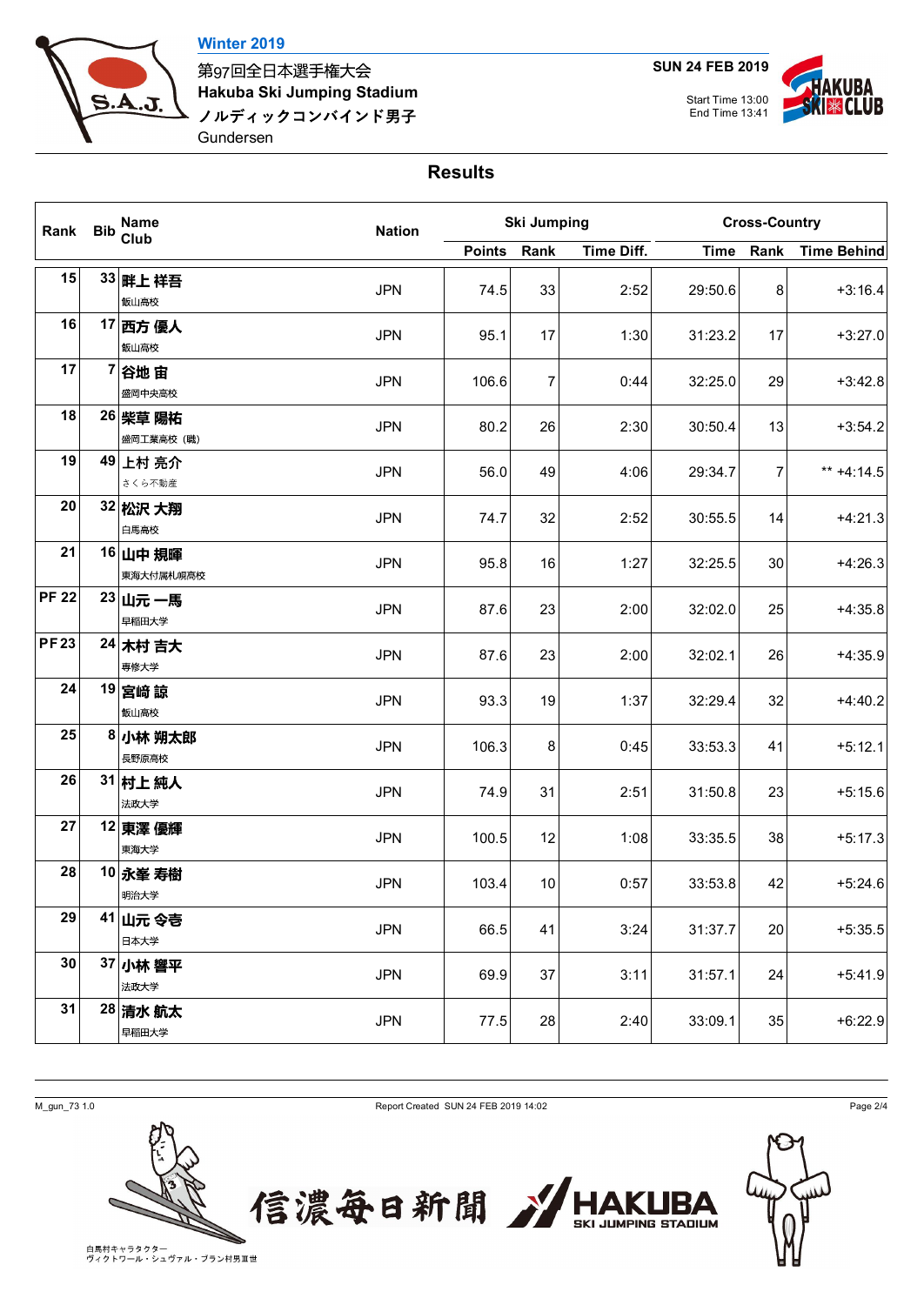

第97回全日本選手権大会 **Hakuba Ski Jumping Stadium** ノルディックコンバインド男子 Gundersen

**SUN 24 FEB 2019**

Start Time 13:00 End Time 13:41



## **Results**

| Rank Bib | Name<br>Club              | <b>Nation</b> |               | <b>Ski Jumping</b> |            | <b>Cross-Country</b> |      |                    |  |
|----------|---------------------------|---------------|---------------|--------------------|------------|----------------------|------|--------------------|--|
|          |                           |               | <b>Points</b> | Rank               | Time Diff. | <b>Time</b>          | Rank | <b>Time Behind</b> |  |
| 32       | 36 安保 光<br>花輪高校           | <b>JPN</b>    | 70.2          | 36                 | 3:10       | 32:47.3              | 33   | $+6:31.1$          |  |
| 33       | 42 重田 宙<br>日本大学           | <b>JPN</b>    | 64.5          | 42                 | 3:32       | 32:25.8              | 31   | $+6:31.6$          |  |
| 34       | 21 清水 建吾<br>日本大学          | <b>JPN</b>    | 88.6          | 21                 | 1:56       | 34:10.0              | 45   | $+6:39.8$          |  |
| 35       | 54 木村 航大<br>花輪高校          | <b>JPN</b>    | 51.7          | 54                 | 4:24       | 31:43.7              | 22   | $** + 6:41.5$      |  |
| 36       | 22 佐藤 友星<br>日本大学          | <b>JPN</b>    | 88.3          | 22                 | 1:57       | 34:23.5              | 46   | $+6:54.3$          |  |
| 37       | 30 千葉 悠希<br>下川商業高校        | <b>JPN</b>    | 75.1          | 30                 | 2:50       | 33:30.9              | 37   | $+6:54.7$          |  |
| 38       | 48 小野沢 泰雅<br>山ノ内中学校       | <b>JPN</b>    | 56.1          | 48                 | 4:06       | 32:20.3              | 28   | ** $+7:00.1$       |  |
| 39       | 44 千葉 大輝<br>札幌ジャンプスポーツ少年団 | <b>JPN</b>    | 64.1          | 44                 | 3:34       | 33:13.8              | 36   | $+7:21.6$          |  |
| 40       | 51 高澤健<br>日本大学            | <b>JPN</b>    | 54.0          | 51                 | 4:14       | 32:51.5              | 34   | ** +7:39.3         |  |
| 41       | 38 工藤 颯悠<br>法政大学          | <b>JPN</b>    | 67.7          | 38                 | 3:20       | 34:02.0              | 44   | $+7:55.8$          |  |
| 42       | 27 渡部 大輝<br>明治大学          | <b>JPN</b>    | 79.0          | 27                 | 2:34       | 34:49.6              | 52   | $+7:57.4$          |  |
| 43       | 61 下川 慎司<br>白馬高校          | <b>JPN</b>    | 27.9          | 61                 | 5:59       | 31:30.0              | 19   | ** +8:02.8         |  |
| 44       | 59 古谷 友希<br>明治大学          | <b>JPN</b>    | 36.6          | 59                 | 5:24       | 32:10.0              | 27   | ** +8:07.8         |  |
| 45       | 34 平田 悠理<br>小谷中学校         | <b>JPN</b>    | 74.1          | 34                 | 2:54       | 34:45.6              | 50   | $+8:13.4$          |  |
| 46       | 47 矢口 昂太<br>小谷中学校         | <b>JPN</b>    | 56.9          | 46                 | 4:03       | 33:57.7              | 43   | $** +8:34.5$       |  |
| 47       | 45 栗田 将喜<br>近畿大学          | <b>JPN</b>    | 60.5          | 45                 | 3:48       | 34:25.1              | 48   | $+8:46.9$          |  |
| 48       | 52 森 鷲太<br>専修大学           | <b>JPN</b>    | 53.1          | 52                 | 4:18       | 34:25.8              | 49   | ** +9:17.6         |  |

M\_gun\_73 1.0 Page 3/4